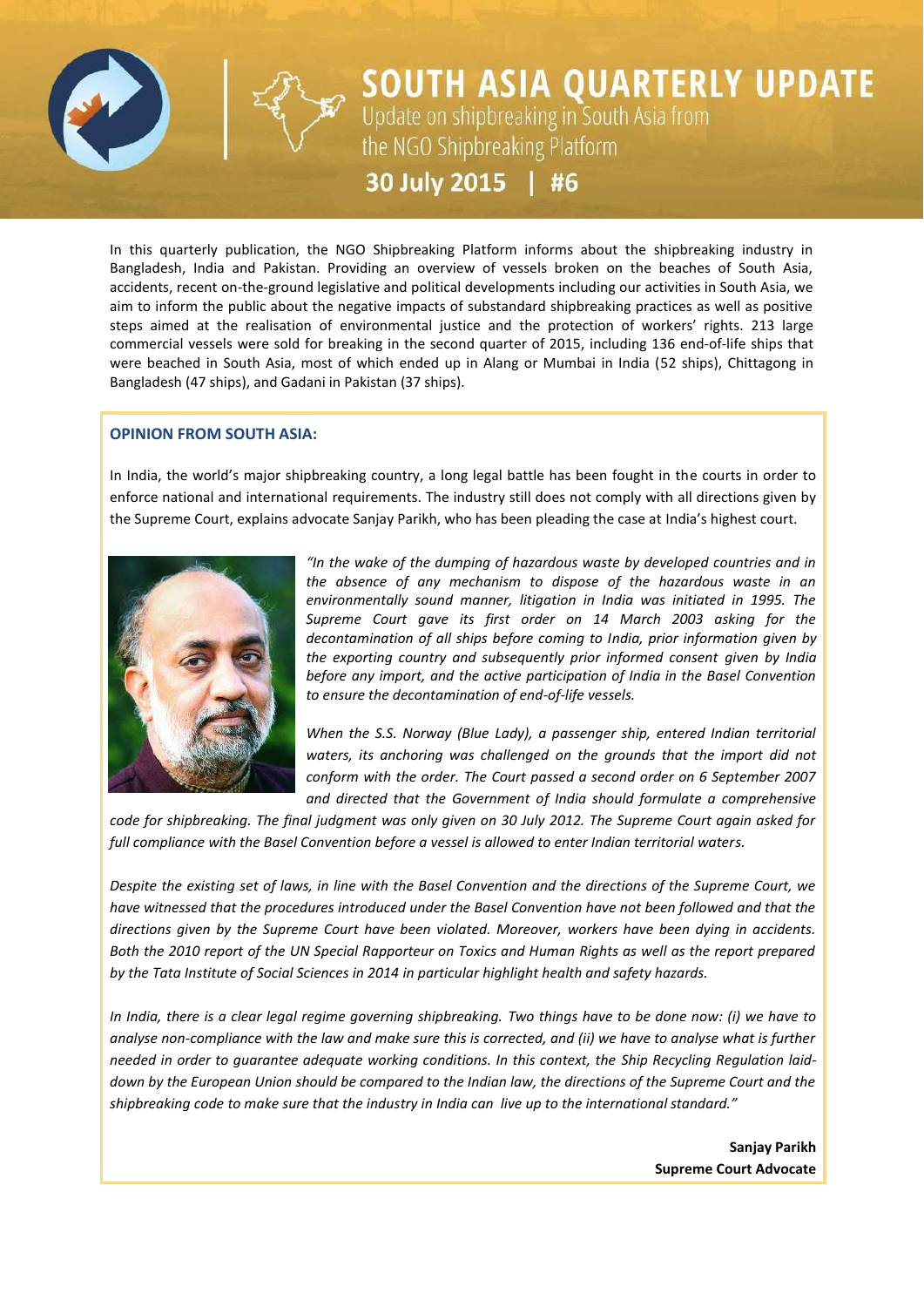#### **OFF THE BEACH !**

Out of 213 vessels sold for breaking during the second quarter of 2015, more than half (136 ships) ended their operational life on the beaches of South Asia, according to the data collected and analysed by the NGO Shipbreaking Platform (52 ships in India; 47 ships in Bangladesh; and 37 ships in Pakistan).

**Forty-five (45) of these ships were owned by European ship owners**, including EFTA owners – two from Norway and one from Switzerland. Nearly two out of three EU owners who chose to have their end-of-life ships beached are based in Greece. Greek owners alone sold 27 ships for beaching this quarter compared to 30 ships last quarter. Ranking second, German owners sold 4 ships to South Asian breakers this quarter, which means that so far 8 German ships have been beached this year.

After reviewing its ship recycling policy in 2014, German ship-owning company **Hapag-Lloyd** has continued selling its end-of-life ships to comparatively cleaner and safer yards: two ships were sold to Turkey (the "Heidelberg Express" and the "Livorno Express") and a third ship (the "Kiel Express") to a Chinese recycling yard.

No Greek shipping company has sold any ship to other yards than those operating on the South Asian beaches, which demonstrates Greek ship owners' clear lack of interest for the potential impacts of their decisions for unprotected workers and the environment. Amongst the worst ship dumpers, Greek company **Enterprises Shipping & Trading S.A.** sold three ships to Pakistan and one to India; **Star Bulk Carriers Corporation** sold two ships (1 to India and 1 to Bangladesh); **the Angelicoussis Group** sold two ships to Pakistan; and **the Frangos-Moundreas Group** sold two ships to Bangladesh, where the world's worst shipbreaking yards are located.

Other European shipping companies also chose profit above the environment and workers' rights: **Dancore NV**, a Belgian company (1 ship to India); **Lemissoler Shipping Group** from Cyprus (2 ships to Bangladesh); **Irish Mainport Holdings** (1 ship to India); **Polsteam** from Poland (1 ship to Bangladesh); **Empresa Naviera Elcano S.A.** from Spain (1 ship to India); and four British companies amongst which **ArcelorMittal Shipping Limited**, which sold one ship to Pakistan.

Despite the new EU Ship Recycling Regulation, which will out-rule the use of substandard beaching yards to dismantle EU-flagged vessels and which will soon become applicable, **ships registered under the flags of Malta (6), Cyprus (2), and Greece (1), still hit substandard yards operating on beaches**.

The Angelicoussis group swapped the Greek flag of its two ships just days before they were beached, most probably when a cash buyer registered the ship for the last voyage. They were **replaced by flags of convenience typical for last voyages: Comoros and Kiribati**. Flags of convenience (FOCs), which are grey- or black-listed by the Paris Memorandum of Understanding for their weak enforcement of international maritime law, such as Saint Kitts-Nevis*,* Comoros and Tuvalu, are excessively popular flags for the end-of-life ships broken in South Asia. These flags are hardly used during the operational life of a vessel.

Chinese ship owners sold 20 ships to Chinese yards, but another 10 ships owned by Chinese companies were sold to South Asian yards. Moreover, two Turkish companies sold their ships to South Asian yards instead of having them broken locally at Aliaga.



# 213 ships broken worldwide Apr-June 2015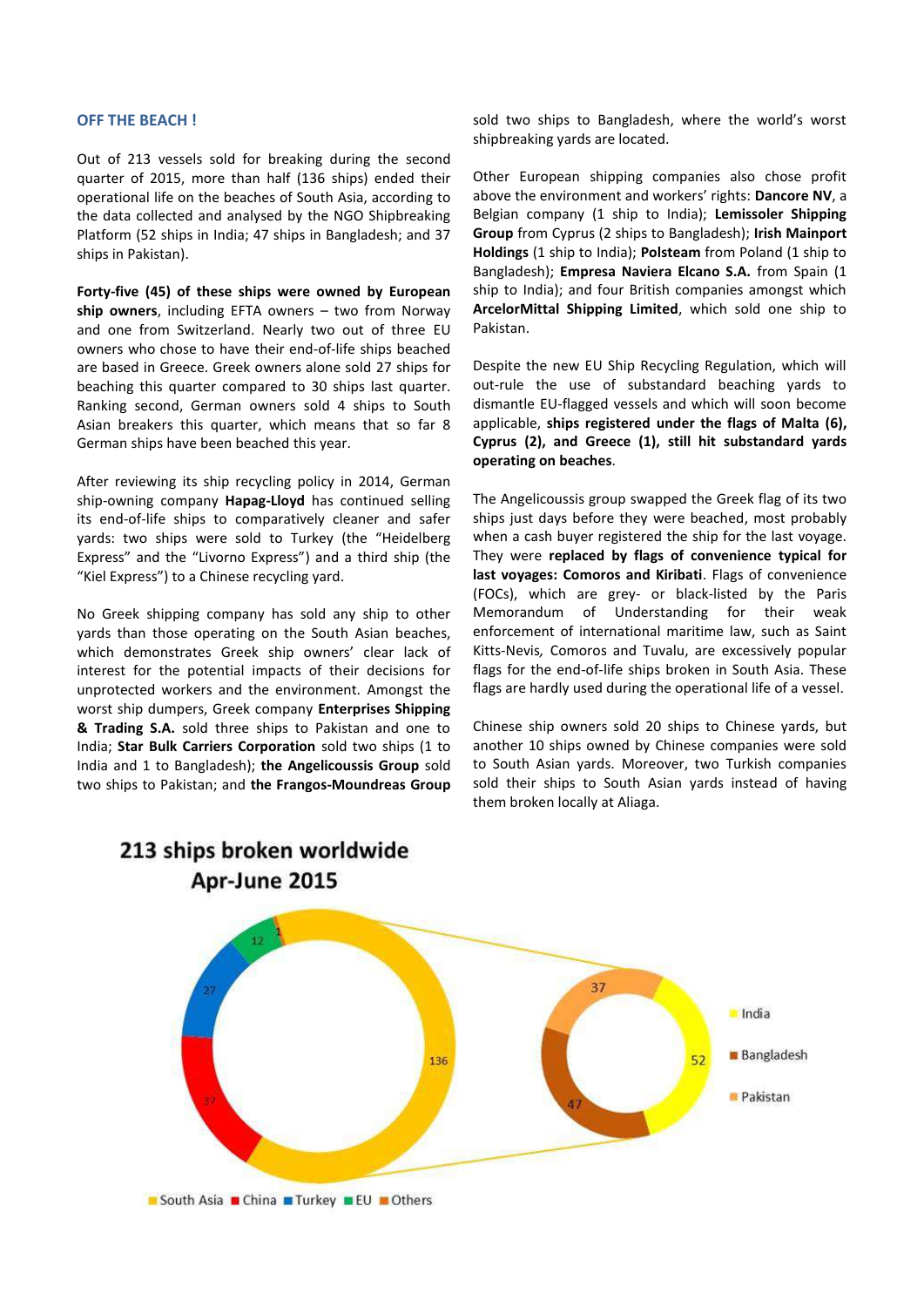#### **ACCIDENTS**

## **AT LEAST SIX BANGLADESHI SHIPBREAKING WORKERS KILLED IN SECOND QUARTER, MANY MORE INJURED**

Between April and July 2015, the Platform documented at least six fatal accidents in the shipbreaking yards in Bangladesh. It recorded three severe injuries in these three months.

The worker Enamul (40) died at Ferdous shipbreaking yard when he fell from great height. As usual, the worker did not wear a safety harness to prevent accidents – the yards do not provide the necessary safety equipment. Shortly after Enamul's death, two more workers were injured at the same yard. Also Showkat and Nurul fell down while working on a vessel and suffered from severe injuries.

In the month of July only, at least five workers died in various accidents. 22-year-old Saddem fell to his death from a great height at Crystal shipbreaking yard. Nuruddin (27) died in a fire at Shagorika shipbreaking yard. Robiul died at Siko shipbreaking yard – the body was quickly taken to his home village and buried. The details of the accidents are thus unknown. Another young man of 23, Borhan, died at a depot run by Ziri Subedar shipbreaking where he was run over by a vehicle. Ali Hossein, also only 22 years old, was struck down by a falling steel plate while working at Jhuma Enterprises.

#### **ZIRI SUBEDAR GROUP – REGULAR ACCIDENTS, NO IMPROVEMENTS**

Certain shipbreaking yards are notorious for fatal and severe accidents. Two of them are **Ziri Subedar and** 

**Ferdous Steel**, names which appear again and again on the lists documenting the dead and the injured (see also Edris' case below). Both companies belong to the Ziri Subebar Group, which comprises shipbreaking yards and steel rerolling mills and is owned by Lokman Hakim. Ferdous Steel is run by his son, Ferdous Wahid. Also [National Geographic](http://ngm.nationalgeographic.com/2014/05/shipbreakers/gwin-text)  [mentioned](http://ngm.nationalgeographic.com/2014/05/shipbreakers/gwin-text) a fatal accident at Ziri Subedar in its 2014 report about shipbreaking. Already in 2008, Bangladeshi photographer Shahidul Alam portrayed the case of Jahangir Alam, a young worker, who died at the Chittagong Medical College hospital after an accident at Ziri Subedar. For his [photo report on shipbreaking](http://opinion.bdnews24.com/2010/01/06/a-two-day-visa/) Alam discussed the deaths with Lokman Hakim. He wrote:

*We contact Al Hajj Lokman Hakim, the owner of Ziri Subedar Yard. Mr. Hakim is angry. "They have accidents because of their own stupidity. Sometimes they have minor injuries, and we have to pay for it. If these foreigners care so much about our workers why don't they build a new dock for us?" Cursing everyone in sight as we go down the lift of his highrise building, the Lokman Tower, Mr. Hakim drives off in his shiny car. A 5.5 million Taka car [approx.; 60.000 EUR] according to our driver*.

Lokman Hakim's arguments are very common amongst the yards owners. Instead of taking professional responsibility for occupational health and safety provisions, they believe that accidents, even deaths, are the workers' fault. They do not question the lack of safety gear, proper training and safe procedures – which are all the employer's responsibility. The Chittagong families involved in shipbreaking have become very rich and they show it off with villas and towers, big cars or even helicopters. But there is no money to pay for basic medical treatment to save a young man's life.

# **SEVERELY INJURED WHILE SCRAPPING A BRITISH-OWNED VESSEL – WORKER EDRIS RECEIVES NO MEDICAL SUPPORT FROM THE YARD OWNER**

On 11 April 2015, the worker Edris was severely injured while dismantling the "Eurus London" (IMO 9015321) on the beaches of Chittagong at Ferdous Steel yard. The worker was hit by sharp steel parts from the propeller of the ship. He suffered a life-threatening cut to his lower left leg. Edris was taken to Chittagong Medical College Hospital, where he did not receive the urgently needed surgical treatment. The Platform's local coordinator Muhammed Ali Shahin reported after a visit to the hospital: "Edris is laying on the floor of the hospital and is waiting for a major operation. It is three days since this accident, but he has still not received any major treatment. He is also injured severely on his back, as well as in his eyes". The owner of the yard had him sent to the hospital and paid for some medicine, but the poor worker was not able to afford his operation. His employer did not fulfill his legal duty to cover the necessary treatment.

The Platform and its local members used all contacts with medical staff as well as to local business men to support Edris and to ensure that his life could be saved. After the Platform informed PHP, a major industrial group in Bangladesh also involved in shipbreaking in Bangladesh, the hospital finally arranged for Edris' treatment. The Platform was happy to hear that the young man survived his operation and could recover afterwards; however, it is sad that injured workers in life-threatening conditions only receive treatment once the NGOs report about the case and put pressure on the employers.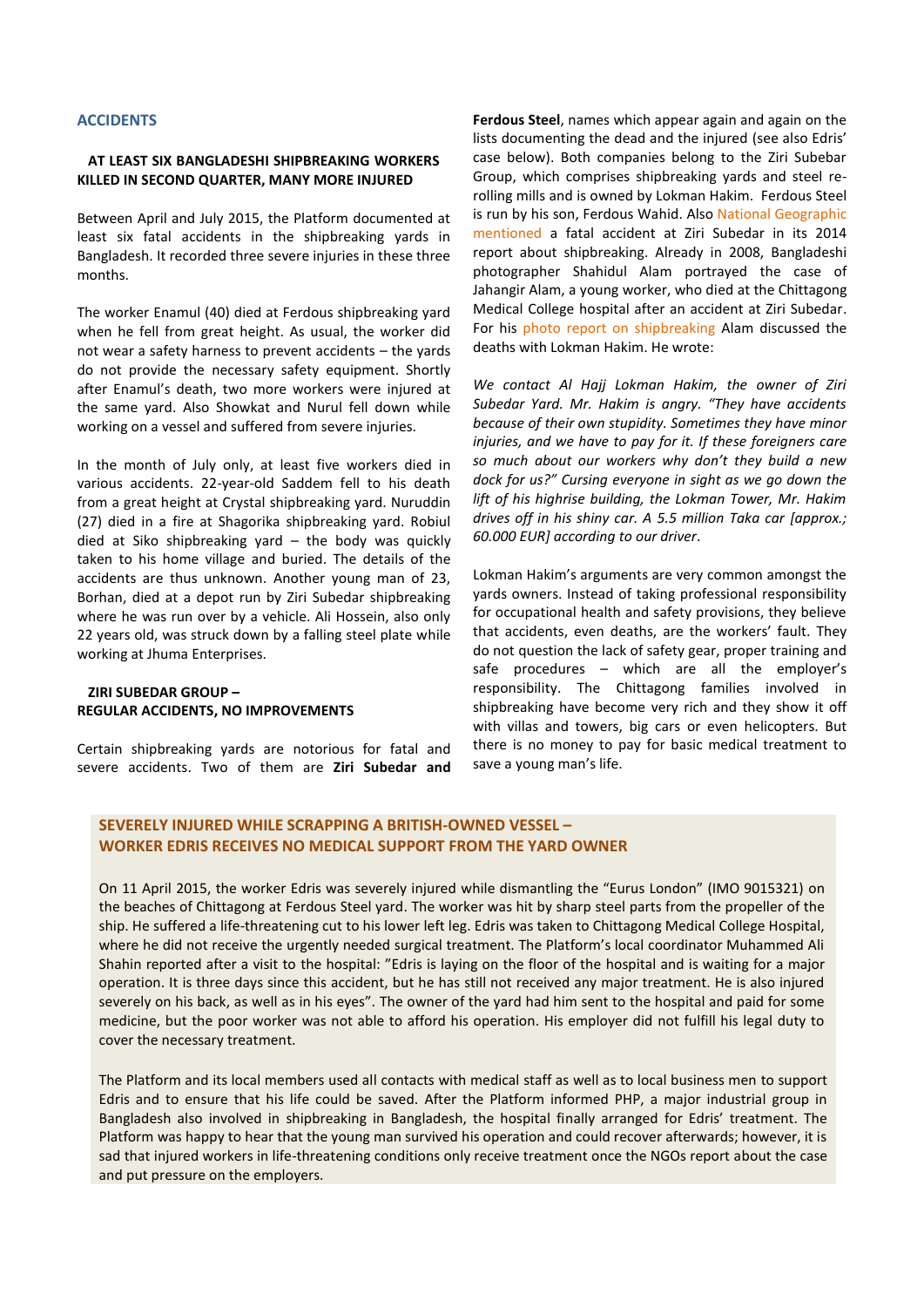

The "Eurus London" was owned by the UK-based ship-owning company [Zodiac Maritime,](https://www.zodiac-maritime.com/public/jsp/public/fl_cape.jsp) formerly Sammy Ofer Group. The Platform contacted the company after the accident, informed them about Edris' case and offered a constructive dialogue about clean and safe ship recycling. Zodiac, whose end-of-life vessels have been involveld in severe accidents in Bangladesh before, never responded.

*Edris, after his operation at Chittagong Medical College Hospital*

# **HAPPY ENDING FOR 15-YEAR-OLD EBRAHIM – THANKS TO PRIVATE DONATIONS FROM TV-VIEWERS IN GERMANY, SWITZERLAND AND AUSTRIA**

In its [South Asia Quarterly Update #4,](http://www.shipbreakingplatform.org/shipbrea_wp2011/wp-content/uploads/2015/01/SOUTHASIAQUARTERLYUPDATE4.pdf) pulished in January this year, the Platform introduced Ebrahim, a 15 year old boy who was critically injured in the shipbreaking yards in Bangladesh. While working at ARL Group yard, the teenager was struck by a falling steel plate which crushed his leg. His family could not afford the boy's operation, and the yard owner, who has a legal obligation to cover for necessary medical expenses after a work-related accident, did not respond. It is illegal under Bangladesh's Labour Law to employ children and young workers in hazardous industries such as shipbreaking. If a child is injured in a shipbreaking yard, nobody wants to be responsible – the factory owner would have to admit that he has broken the law. After receiving some initial treatment and a bandage, the severely injured boy was sent home. Platform staff member Shahin found the boy laying in his family's hut unable to walk. He had no hope of recovering without an operation.

After German international channel *DW* [reported Ebrahim's case](http://www.dw.com/en/shipbreaking-accidents-safety/a-18155299), and thousands of people saw [a documentary](http://www.zdf.de/ZDFmediathek/beitrag/video/2267556/Giftiger-Tankerschrott-fuer-Bangladesch#/beitrag/video/2267556/Giftiger-Tankerschrott-fuer-Bangladesch) 



[broadcasted on German state TV ZDF](http://www.zdf.de/ZDFmediathek/beitrag/video/2267556/Giftiger-Tankerschrott-fuer-Bangladesch#/beitrag/video/2267556/Giftiger-Tankerschrott-fuer-Bangladesch) as well as the on 3SAT in Switzerland and Austria, TV viewers were willing to donate for the boy's operation. Platform Coordinator Shahin organised for Ebrahim's stay at the hospital and transferred the donations in order to cover the treatment. In April, half a year after the boy's accidents, he finally received the operation needed to save his leg. A month later, Shahin went to Ebrahim in his home village and the boy was busy walking around with crutches. His family is very grateful for the support received from Europe. The story has a happy ending for Ebrahim – however, not every injured worker receives donations, and the employers must be held accountable for workrelated accidents.

*Ebrahim, still on crutches, but walking again in one of his village's streets.*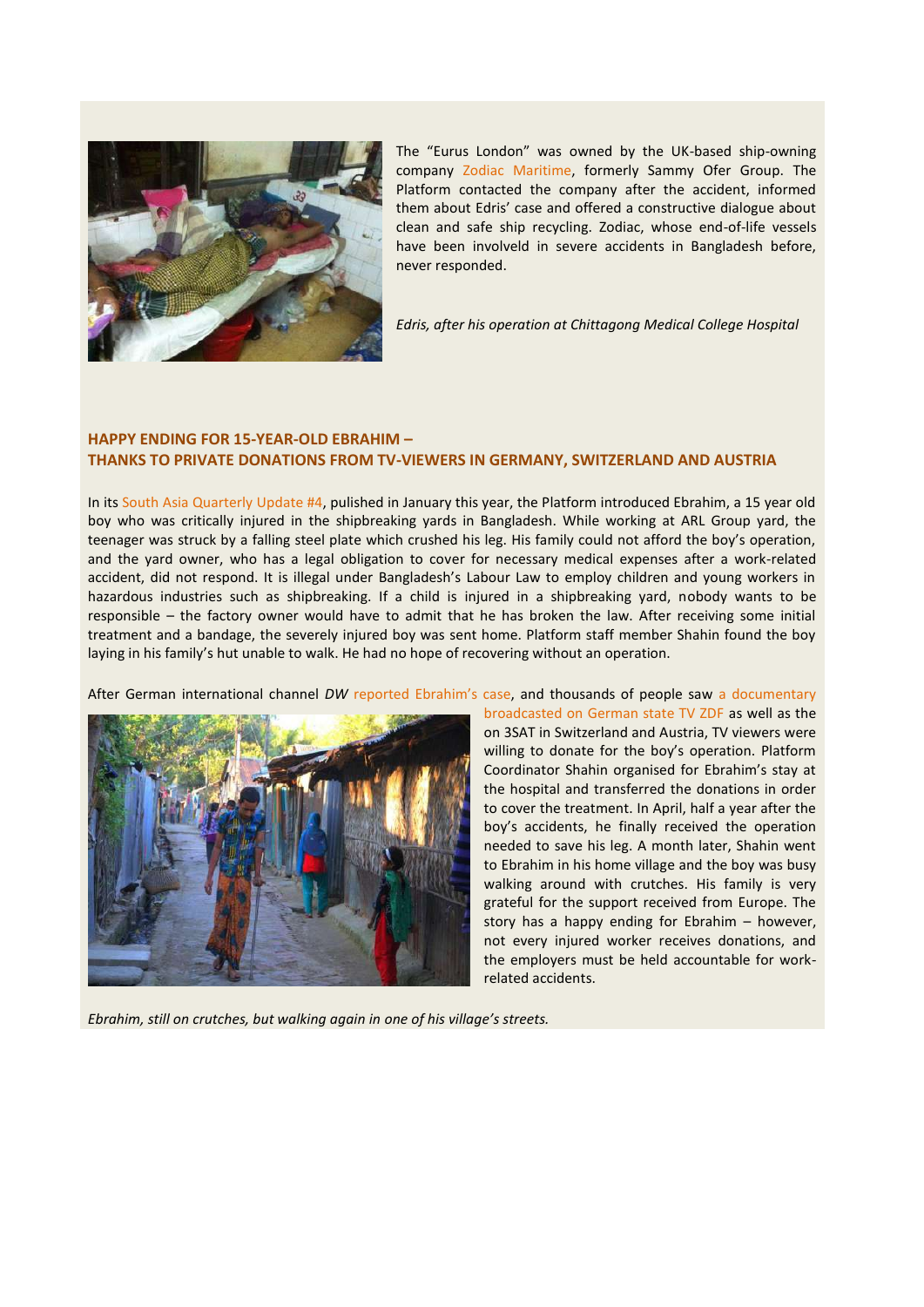## **DEVELOPMENTS**

#### **OIL RIG DISMANTLED ON A BEACH IN BANGLADESH – MAERSK GOES FOR RESPONSIBLE RECYCLING**

In May, the Platform was informed by one of its local member organisations that an oil rig had arrived at anchorage off the Chittagong coast for dismantling. The oil rig had been sold to Siri Zubedar, a yard with a particular high accident rate (see above).

The rig called "Nobel Paul Wolff (IMO 8756277) was owned by the Nobel Corporation, a leading oil rig operator based both in the UK and the US. Nobel has a sophisticated Code of Conduct, which does not mention oil rig demolition but a broad range of issues including environmental stewardship. The Platform has tried to contact Nobel – also via a telephone number offered by the company to state complaints about the company's conduct. It did not receive a call back.

In July, Maersk Drilling, a subsidiary of the Maersk Group, sold the oil rig "Maersk Endurer" for demolition to China. The rig is being dismantled at Zhoushan Changhong International Ship Recycling, one of the leading ship recycling yards in China.



*The "Nobel Paul Wolff" arrives at the shipbreaking yards of Chittagong*

## **PHP PLEDGES TO TAKE CARE OF ALL WORKERS INJURED: PLATFROM STILL WAITING FOR REACTION TO LIST**

In March, Platform Director Patrizia Heidegger participated in the Tradewinds Ship Recycling Forum in Singapore, where many shipbreakers from South Asia and their associations were present. Patrizia provided information on recent deaths and severe accidents in the shipbreaking yards and revealed that injured workers in Bangladesh do usually not receive any help from the yard owners to cover for their medical treatment. Severely injured boys and men are deemed to suffer at their families' homes rather than receiving urgently needed operations. The shipbreakers usually deny accidents and deaths when speaking in public fora.

After the conference, the Platform was contacted by PHP, one of the leading shipbreaking yards in Bangladesh. The large industrial conglomerate promised to take care of the injured workers found by the Platform and its members from its own funds.

The Platform provided PHP with a list of workers injured in 2014 who were still waiting to receive treatment. It also provided the details of workers who have become unable to work after an accident and of children in despair whose father had died in a shipbreaking yard. PHP intervened in the case of Edris (see case study above) whose situation the Platform had brought to their attention. However, four months later, none of the other victims listed by the Platform has received any treatment or financial support – despite the promises.

Probably as a consequence of the Platform's new revelation of accidents and deaths including precise case stories, the Bangladesh Shipbreakers Association (BSBA) again stated publicly in July that it would make the hospital built by the association operational before the end of the year. The BSBA hospital was built many years ago, but has remained an empty, shiny glass building. The different yard owners have so far been unwilling to agree on sharing the costs in order to provide proper medical services to the shipbreaking workers and the local community. The Platform will follow up on the renewed promise to finally open the hospital and at least make sure that in the future injured workers will receive proper treatment.

## **BD MINISTRY OF INDUSTRY PRESENTS DRAFT LAW – WILL THE RULE OF LAW FINALLY BE INTRODUCED TO THE SHIPBREAKING INDUSTRY?**

The Government of Bangladesh has approved of a draft Ship Recycling Law on 28 July. The move came as a surprise as civil society stakeholders, who had been consulted by the Government several years ago after the Supreme Court order on the shipbreaking industry, had not been informed or consulted on the actual draft. The draft law contains some promising aspects such as heavy fines and even imprisonment in case of breach of its provisions, as well as the foundation of a Ship Recycling Board to oversee the industry's activities. However, it remains to be seen whether the new draft complies with the Supreme Court's orders, is able to tackle the issue of most hazardous forms of child labour (an issue negated by the Ministry of Industries), comprises clear provision for the management of hazardous waste (for which no disposal and destruction facilities exist until today), and sets clear requirements and restrictions for an industry still operating in the intertidal mudflats. The new law will show whether the Government is serious about bringing its industries up to international standards or just intends to cement the status quo.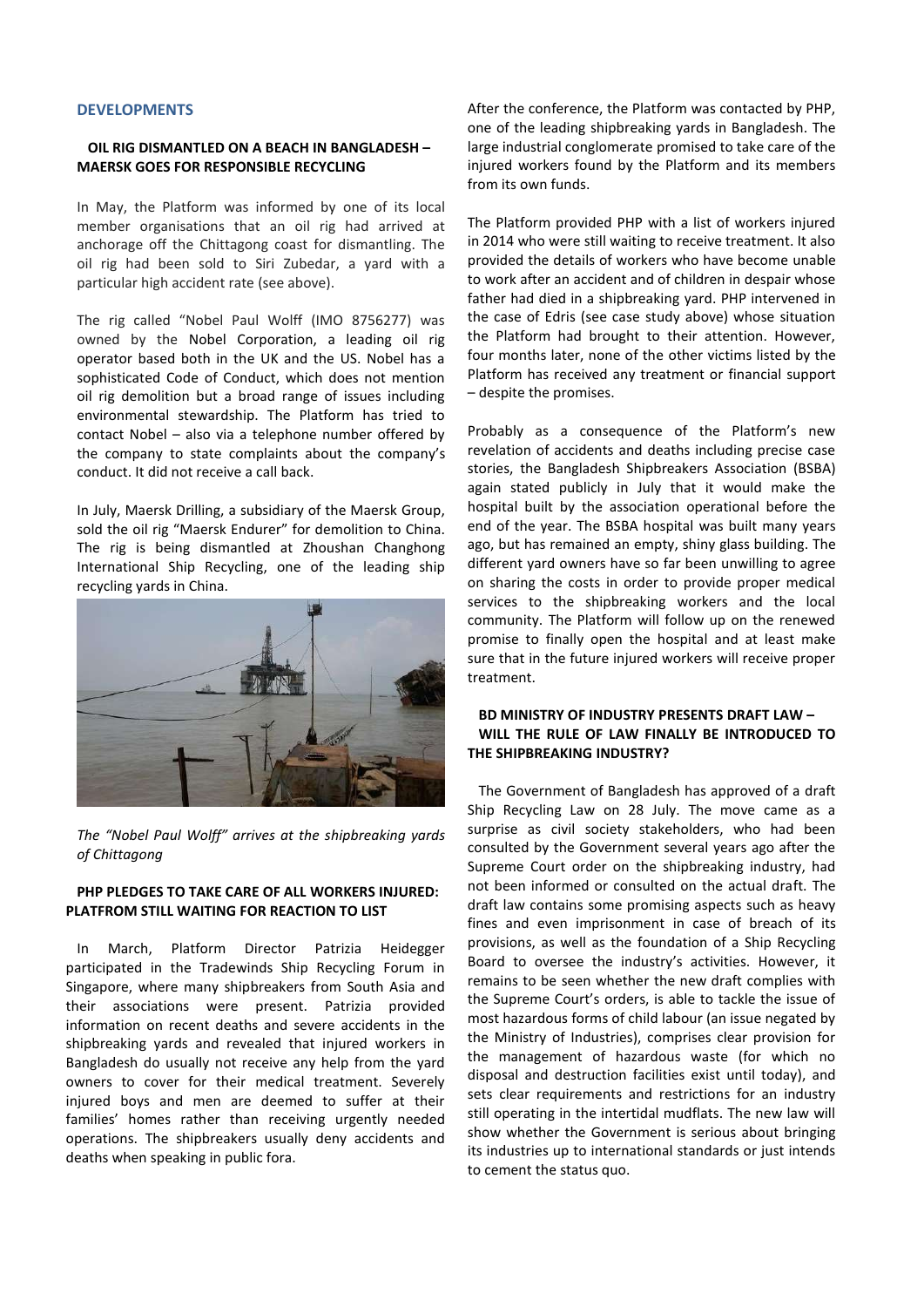# **MAKE IN INDIA CAMPAIGN – WORKING CONDITIONS FOR THE 21ST CENTURY?**

The Indian Central Government under Prime Minister Modi launched the [Make in India](http://www.makeinindia.com/) campaign in September 2014 in order to boost manufacturing in India, create jobs and enhance skills. The campaign also comprises higher standards and less environmental impact. Ecologists were glad to hear Modi's slogan "zero defect, zero effect", i.e. high quality products with minimal environmental impact, as th[e Times of India](http://timesofindia.indiatimes.com/home/environment/developmental-issues/Ecologists-cheer-Modis-zero-defect-zero-effect-slogan/articleshow/40312809.cms) reported.

However, the media also reminded Modi's government that 90% of the Indian work force are still unorganised day labourers. The [Vancouver Sun in an article on "Make](http://www.vancouversun.com/Business/asia-pacific/Miserable+labour+conditions+clash+with+Narendra/11050181/story.html)  [in India"](http://www.vancouversun.com/Business/asia-pacific/Miserable+labour+conditions+clash+with+Narendra/11050181/story.html) wrote: "At Alang, the world's biggest shipbreaking yard in western India's Gujarat state, workers earn about \$4 daily standing in 100 degrees Fahrenheit heat for 12 hours to cut vessels. Migrants from the heartland's poorest states, the labourers are often unaware of their rights, but very aware of their risks death, which often eliminates a family's sole bread winner." Thus, the Indian Government will have to prove that it can fill the catchy slogans and state-of-the-art campaign designed by an American PR firm with real improvements for India's millions of workers.

#### **LAUNCHING EVENT OF IMO / NORAD PROJECT**

In April the International Maritime Organisation finally launched its long-awaited project planned with the Norwegian development agency NORAD to improve the working conditions in the Bangladesh shipbreaking yards and minimise the impact of the industry on the

environment. This first phase of the project has been baptised "Safe and Environmentally Sound Ship Recycling in Bangladesh – Phase I".

As reported by the [Maritime Executive](http://www.maritime-executive.com/article/imo-and-bangladesh-launch-ship-recycling-project), it "aims at improving standards and stability within the country's ship recycling industry and consists of five different work packages, including studies on economic and environmental impacts, the management of hazardous materials and wastes, recommendations on strengthening the Government's One-Stop Service, a review and upgrade of existing training courses, and the development of a detailed project document for a possible follow-up project to implement the recommendations of phase I." The project is being overseen by the Marine Environment Division of the IMO in partnership with the Ministry of Industries of Bangladesh and includes collaborative work with the Secretariat of the Basel, Rotterdam and Stockholm Conventions, and the Norwegian Agency for Development Cooperation."

The NGO Shipbreaking Platform has been keeping a critical eye on the project. Board and staff members haven been in regular exchange with NORAD and the IMO arguing that any such project must encompass all issues caused by shipbreaking in Chittagong, and not be limited to cosmetic changes such as the organisation of workers training.

Read [our press release from 13 May 2011 here.](http://www.shipbreakingplatform.org/environmental-ngo-calls-on-norway-to-reform-its-shipbreaking-aid-package-for-bangladesh/) Find our letter to NORAD dated 27 July 2014 [here.](http://www.shipbreakingplatform.org/shipbrea_wp2011/wp-content/uploads/2014/06/NGO-Shipbreaking-Platform-Letter-IMO-NORAD-June-2014.pdf) Read our [letter to the IMO's Secretary General](http://www.shipbreakingplatform.org/shipbrea_wp2011/wp-content/uploads/2015/01/Letter-to-the-IMO-Secretary-General-about-the-situation-in-Bangladesh-shipbreaking-Jan-2015-NGO-Shipbreaking-Platform.pdf) dated 26 January 2015 and [his answer.](http://www.shipbreakingplatform.org/shipbrea_wp2011/wp-content/uploads/2015/02/IMO-response-letter-2-February-2015.pdf)

#### **OUR INITIATIVES**

#### **PETITION FILED IN PAKISTAN**

In May, Platform member the Centre for Rule of Law Islamabad - Pakistan (CRoLIP) handed in a petition under Section 2 of the Balochistan Environmental Protection Act. The Pakistani shipbreaking yards are located in Gadani, a small village in the province of Balochistan. The petition asks for the enforcement of the fundamental rights of the people of Pakistan under Article 9 of the Constitution. It also asks the Environment Protection Agency to constitute a commission comprising of relevant experts in order to investigate the activities of the industry and its environmental and health hazards with the aim to cease all shipbreaking activities which are being carried out in contravention of the principles enshrined in Balochistan Environmental Protection Act, the Basel Convention (on which the former is based) and labour law.

#### **EVENTS IN QUETTA**

On 13 May, the Platform's two Pakistani member organisations, the Centre for Rule of Law Islamabad - Pakistan (CRoLIP) and the Sustainable Development Policy Institute (SDPI), organised a meeting in Quetta, the capital of Balochistan where the shipbreaking yards are located. The session was attended by CRoLIP President Muhammad Majid Bashir, Worldwide Fund for Nature Pakistan (WWF-P) President Ahmer Bilal Soofi, SDPI Executive Director Dr Abid Suleri, and International Labour Organisation representatives.

As reported by the [Express Tribune,](http://tribune.com.pk/story/887632/roundtable-on-recycling-pakistans-ship-breaking-industry-in-danger/) while talking about the international framework of ship breaking, Majid Bashir stressed the need for compliance and said owners need to keep themselves abreast with latest legal advancements enforced by EU.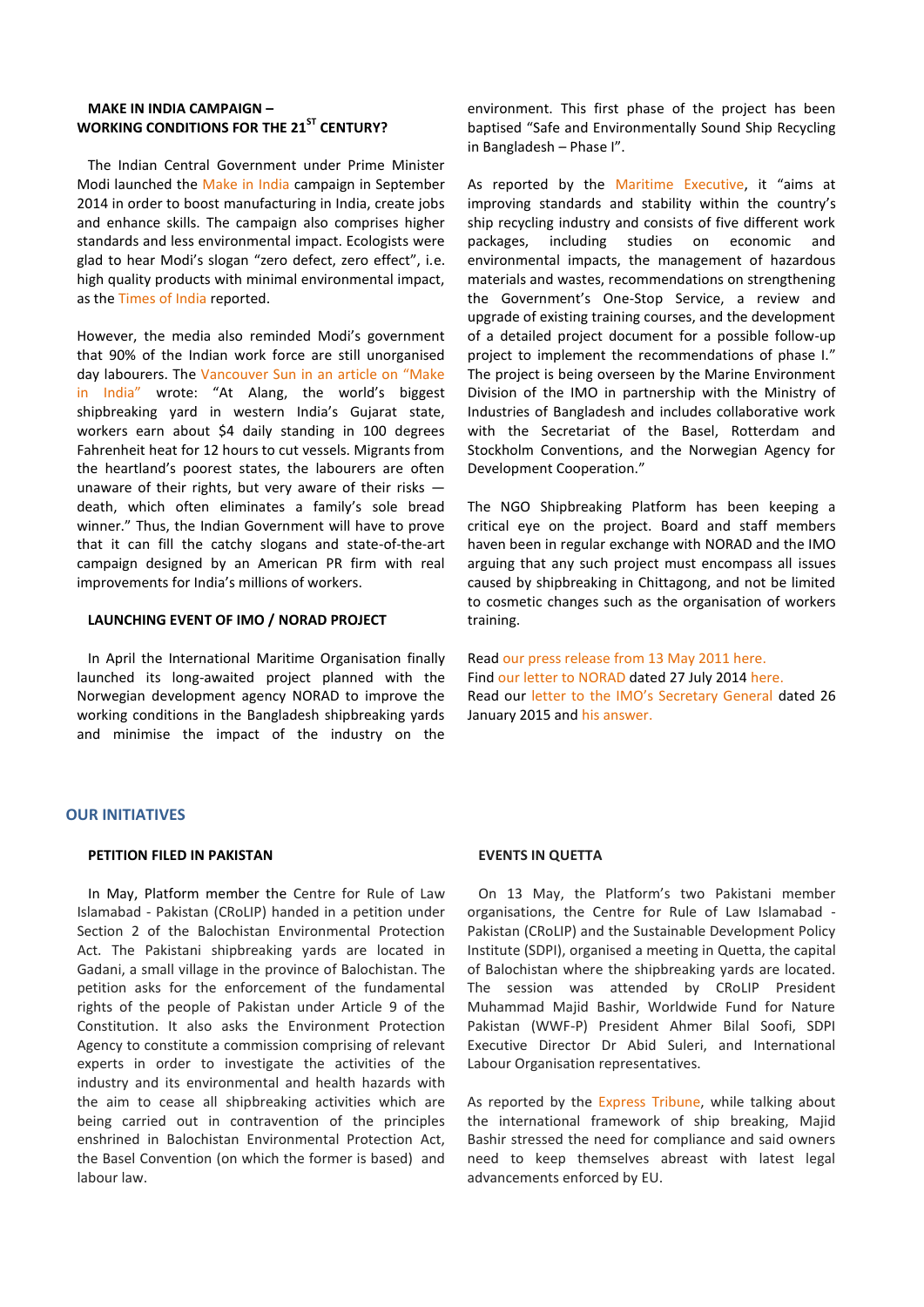Ahmer Bilal Soofi showed concern over environmental issues affecting marine life in Gadani. He said WWF-P will also take part in the campaign of CROLIP to build a green recycling industry. Abid Suleri argued that under the EU regulation, Pakistan has to take prompt measures.

#### **WHAT ELSE ?**

#### **PUBLICATION OF OUR BRIEFING PAPER ABOUT FLAGS OF CONVENIENCE AND SHIPBREAKING**

The Platform published in April a briefing paper titled "*What a difference a flag makes – Why ship owners' responsibility to ensure sustainable ship recycling needs to go beyond flag state jurisdiction*".



The briefing paper raises concerns regarding new legislation meant to regulate ship recycling practices, in particular the European Union Ship Recycling Regulation and the International Maritime Organisation's Hong Kong Convention, and argues that legislation mainly based on flag state jurisdiction will neither be able to solve the problems of substandard shipbreaking nor enforce the polluter pays principle on ship owners.

The analysis of the link between flags of convenience (FOCs), in particular "end-of-life flags" and substandard shipbreaking practices, shows that FOCs are likely to undermine the implementation of the polluter pays principle by making it easy for ship owners to circumvent legislation by flagging-out to a non-party or a non-compliant flag. In conclusion, the briefing paper asserts that solutions urgently needed to ensure sustainable ship recycling must go beyond flag state jurisdiction in order to close the loopholes created by the FOC system.

In January, the NGO Shipbreaking Platform [published its](http://www.shipbreakingplatform.org/press-release-new-list-of-global-dumpers-is-out-2/)  [annual list](http://www.shipbreakingplatform.org/press-release-new-list-of-global-dumpers-is-out-2/) of ship owners who sold their ships for breaking last year. **110 ships were beached in Gadani, Pakistan in 2014.** Out of a total of 1026 ships dismantled globally in 2014, 641 – representing 74% of the total gross tonnage (GT) scrapped – were sold to substandard facilities in India, Pakistan and Bangladesh.

Currently, most ship owners circumvent existing legislation meant to protect in particular developing countries from hazardous wastes present within the structure of end-of-life vessels, and are therefore not held accountable for polluting and dangerous shipbreaking practices. Only a small number of shipowning companies have taken voluntary measures to ensure the clean and safe recycling of their obsolete vessels. For the sake of higher profits, most ship owners sell their end-of-life vessels with the help of a cash buyer to a shipbreaking yard that lacks proper infrastructure and safe working conditions. It is a choice of profits at the cost of people and the environment.

The European Union has a particular responsibility to provide solutions to the shipbreaking problem as around 40% of the world's commercial fleet is owned by European companies and one third of the tonnage broken every year in substandard yards in South Asia was sold by European companies. The EU is thus the single largest market sending end-of-life ships for dirty and dangerous shipbreaking. Hazardous waste usually follows the path of least resistance – and backed by noncompliant FOCs, ship owners will be able to continue choosing profits at the cost of people and the environment unless other incentives are introduced to promote clean and safe recycling.

Download the FOC report [here](http://www.shipbreakingplatform.org/shipbrea_wp2011/wp-content/uploads/2015/04/FoCBriefing_NGO-Shipbreaking-Platform_-April-2015.pdf) or by clicking on the cover (left).

#### **PUBLICATION OF OUR ANNUAL REPORT 2014**

The Platform published in May its annual report covering activities and developments from 2014. It contains:

• a summary of the Platform's findings about global shipbreaking trends in 2014, statistics on the total number of ships dismantled in 2014, when 62.5% of all end-of-life ships from all over the world were broken in South Asia (India: 309 ships or 30%; Bangladesh: 222 ships or 22%; and Pakistan: 110 ships or 10.5%);

• our activities and campaigns in 2014: the Platform's